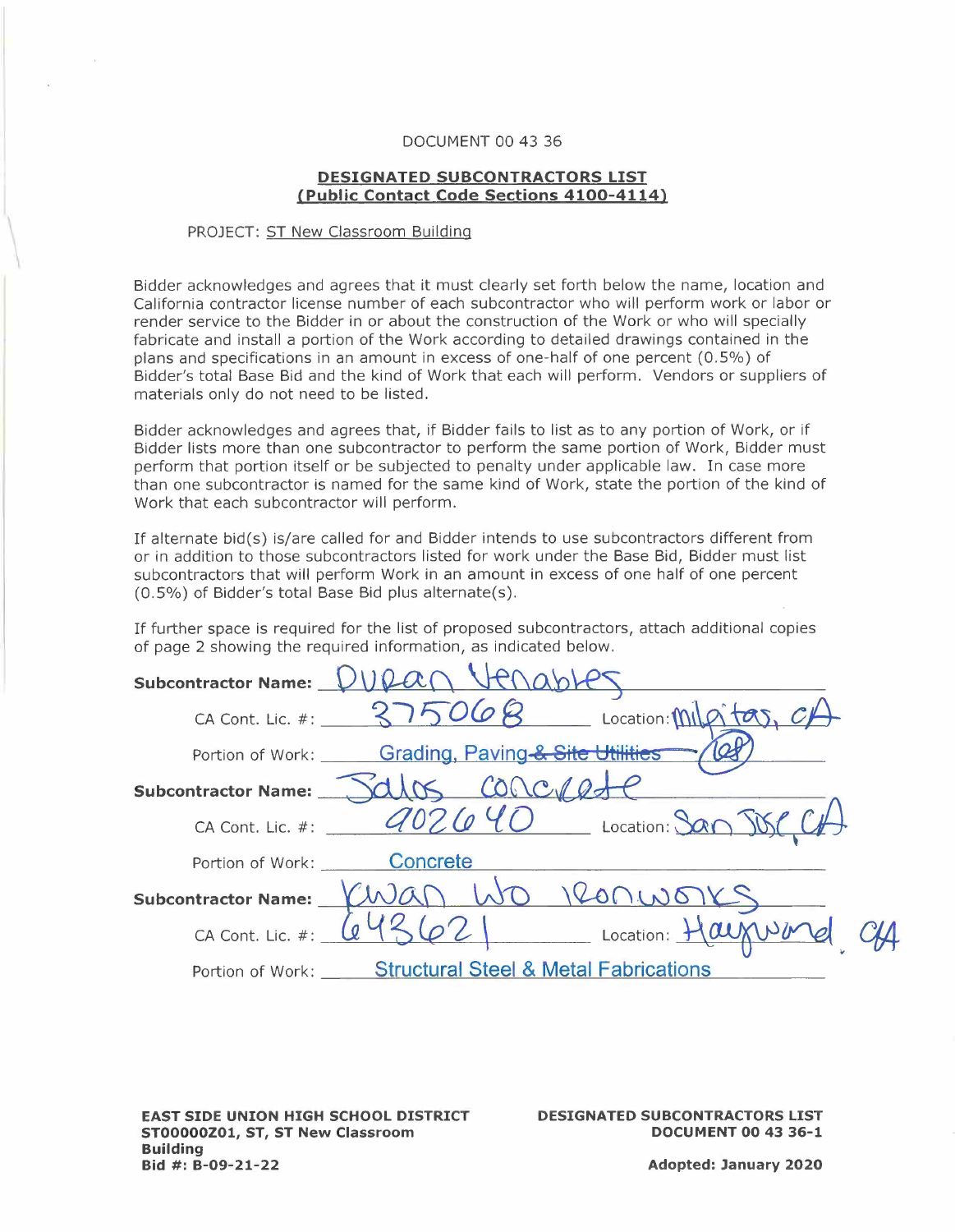| <b>Subcontractor Name:</b>                            |
|-------------------------------------------------------|
| Location: Vacaville, CV<br>CA Cont. Lic. #:           |
| Portion of Work:                                      |
| NDIN 15<br><b>Subcontractor Name:</b>                 |
| 9 Location: BOGOODE CA<br>CA Cont. Lic. #: $89$       |
| Portion of Work: polished concerte                    |
| subcontractor Name: AtCal geecialties                 |
| CA Cont. Lic. #: 815286 Location: Felmont, CH         |
| Portion of Work: Building 1050 at                     |
| Subcontractor Name: Highpoint ACOUSTICS               |
| 63<br>Location: Santa Rosa<br>CA Cont. Lic. #: $\Box$ |
| ical criling<br>Portion of Work: ACO                  |
|                                                       |

| Date:                  | May 16, 2022              |
|------------------------|---------------------------|
| Proper Name of Bidder: | DL Falk>Construction Inc. |
| Signature:             |                           |
| Print Name:            | David L. Falk             |
| Title:                 | <b>President</b>          |

 $\mathcal{O}(\mathcal{O}(\log n))$ 

 $\Delta \sim 10^7$ 

DESIGNATED SUBCONTRACTORS LIST **DOCUMENT 00 43 36-2** 

 $\sim 10^{-10}$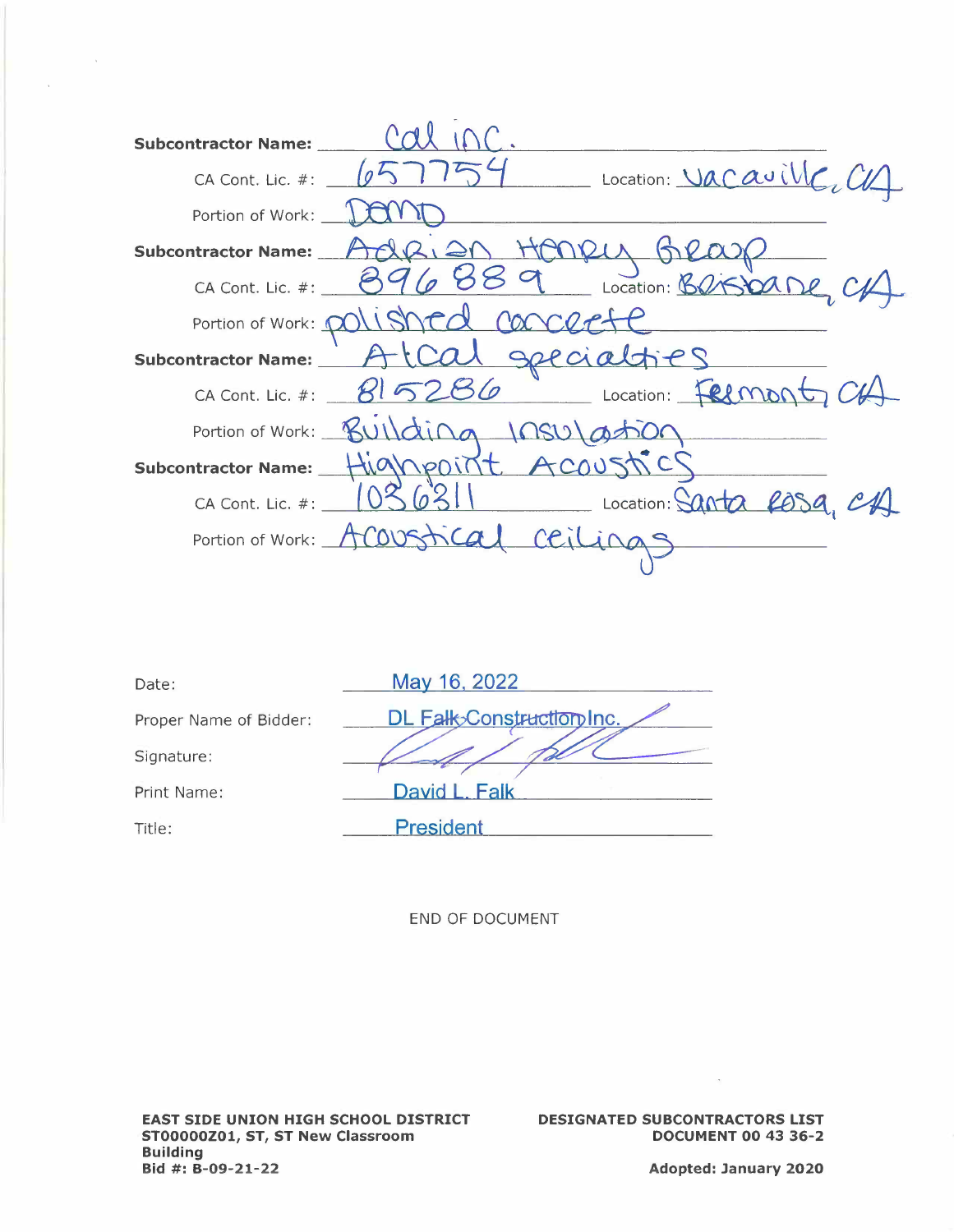| Subcontractor Name: 1          |                                           |
|--------------------------------|-------------------------------------------|
| CA Cont. Lic. #:               | Location: VCA                             |
| Portion of Work:               |                                           |
| Subcontractor Name: __         |                                           |
|                                | CA Cont. Lic. #: 563898 Location: 940 JOG |
| Portion of Work: $\_\_ \Omega$ |                                           |
| Subcontractor Name:            |                                           |
| CA Cont. Lic. #:               | Location: DISCOUR le                      |
| Portion of Work:               | Landsc                                    |
| <b>Subcontractor Name:</b>     | 2001                                      |
| CA Cont. Lic. #:               | Location: $\alpha$                        |
| Portion of Work:               |                                           |
|                                |                                           |

| Date:                  | May 16, 2022              |
|------------------------|---------------------------|
| Proper Name of Bidder: | DL Falk Construction Inc. |
| Signature:             |                           |
| Print Name:            | David L. Falk             |
| Title:                 | <b>President</b>          |

 $\sim$ 

 $\mathcal{L}$ 

**DESIGNATED SUBCONTRACTORS LIST DOCUMENT 00 43 36-2**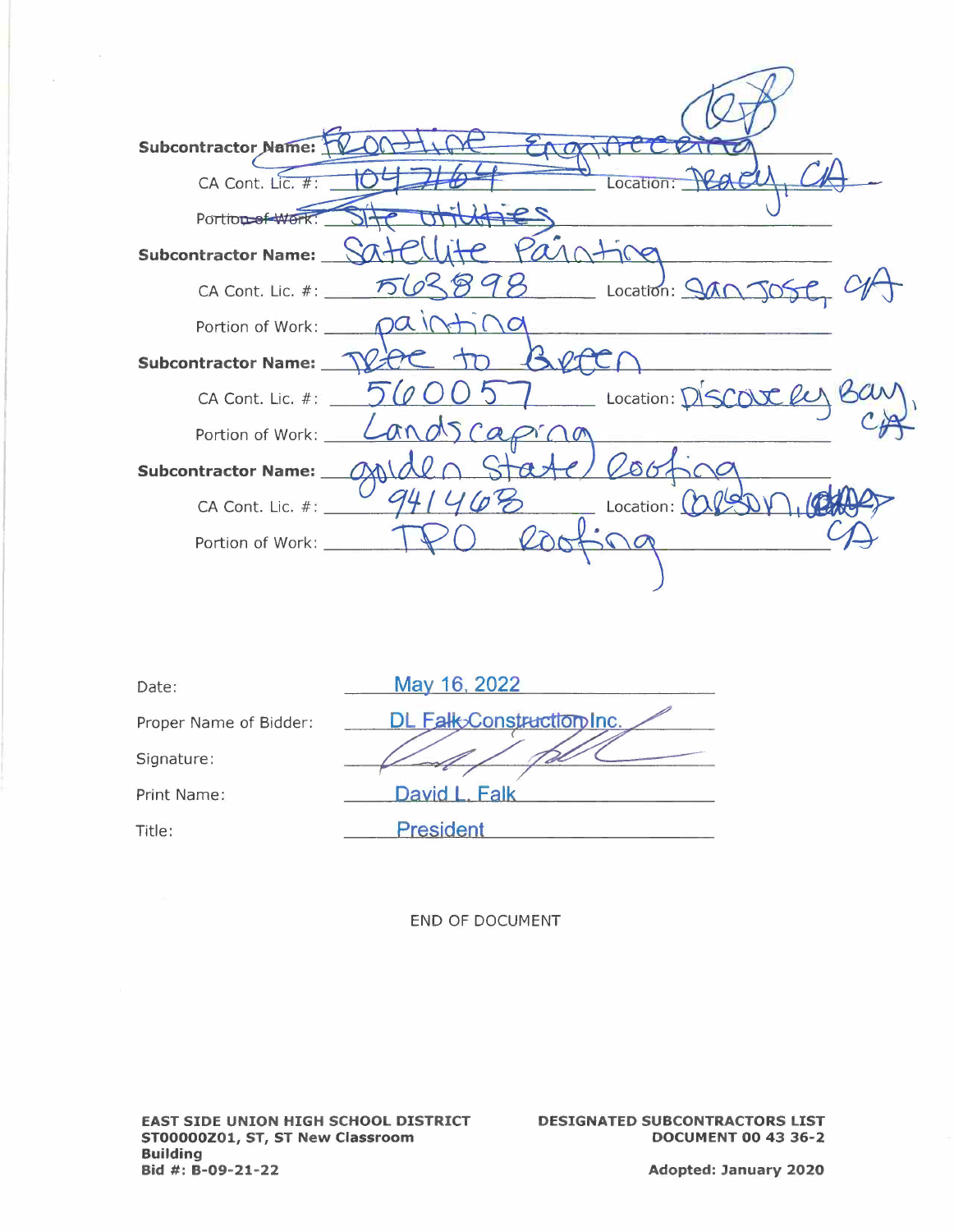| Subcontractor Name: 10     | $V \wedge N$ $P$                                            |
|----------------------------|-------------------------------------------------------------|
| CA Cont. Lic. #:           | Location: SAN JOS                                           |
| Portion of Work:           |                                                             |
| <b>Subcontractor Name:</b> |                                                             |
| CA Cont. Lic. #: _         | Location: Walnut                                            |
|                            | Portion of Work: SH U                                       |
| Subcontractor Name:        | AMMOA NU                                                    |
| CA Cont. Lic. #:           | Location:                                                   |
| Portion of Work: Y         |                                                             |
| <b>Subcontractor Name:</b> |                                                             |
| CA Cont. Lic. #: __        | $\overline{\phantom{a}}$ Location: $\overline{\phantom{a}}$ |
| Portion of Work: _         |                                                             |
|                            |                                                             |

| May 16, 2022              |
|---------------------------|
| DL Falk>Construction Inc. |
|                           |
| David L. Falk             |
| <b>President</b>          |
|                           |

 $\bar{a}$ 

DESIGNATED SUBCONTRACTORS LIST **DOCUMENT 00 43 36-2**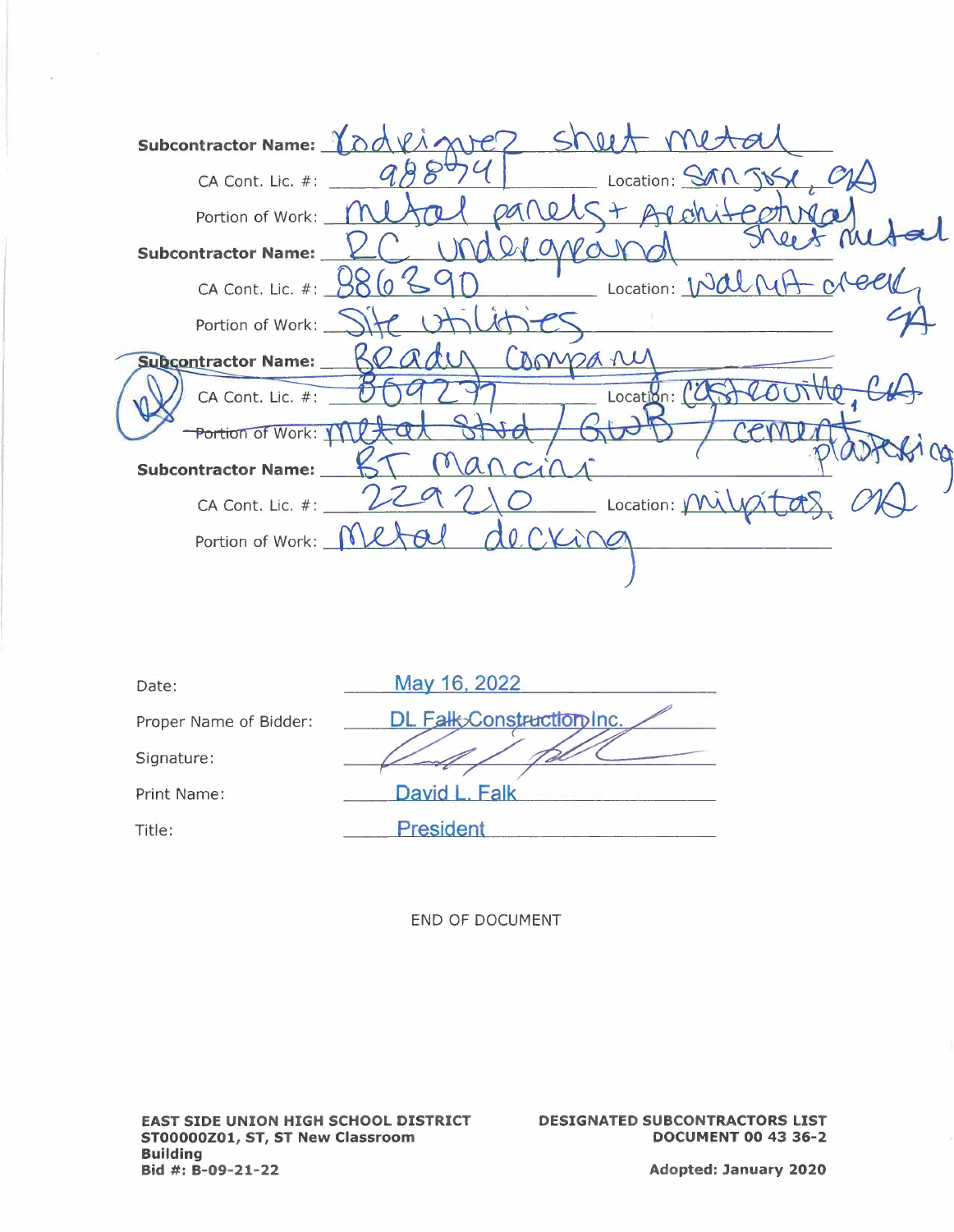

| Date:                  | May 16, 2022              |
|------------------------|---------------------------|
| Proper Name of Bidder: | DL Falk Construction Inc. |
| Signature:             |                           |
| Print Name:            | David L. Falk             |
| Title:                 | <b>President</b>          |
|                        |                           |

**DESIGNATED SUBCONTRACTORS LIST DOCUMENT 00 43 36-2**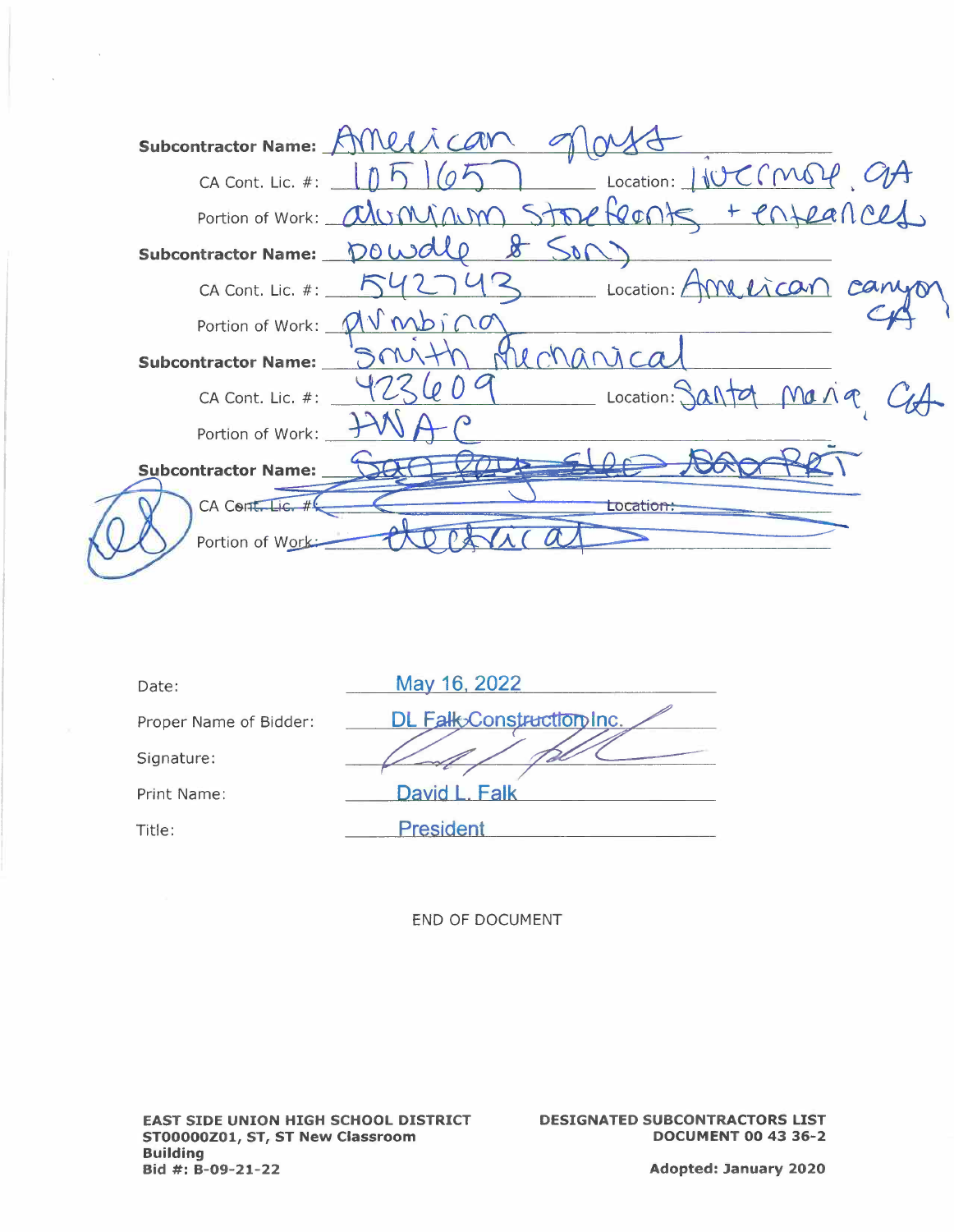| <b>Subcontractor Name:</b> | resno<br>FARA XX                                                 |  |
|----------------------------|------------------------------------------------------------------|--|
| CA Cont. Lic. #:           | Locatio <sub>P</sub><br>Portion of Work: Metal Sud<br>Gurs/comer |  |
| Subcontractor Name:        | 20021                                                            |  |
|                            | CA Cont. Lic. # $825212$ Location: $SAN$                         |  |
|                            | Portion of Work: Plectucal                                       |  |
|                            |                                                                  |  |
|                            |                                                                  |  |
|                            |                                                                  |  |
|                            |                                                                  |  |
|                            |                                                                  |  |
| Portion of Work:           |                                                                  |  |

| Date:                  | May 16, 2022              |
|------------------------|---------------------------|
| Proper Name of Bidder: | DL Falk Construction Inc. |
| Signature:             |                           |
| Print Name:            | David L. Ealk             |
| Title:                 | <b>President</b>          |

**DESIGNATED SUBCONTRACTORS LIST DOCUMENT 00 43 36-2**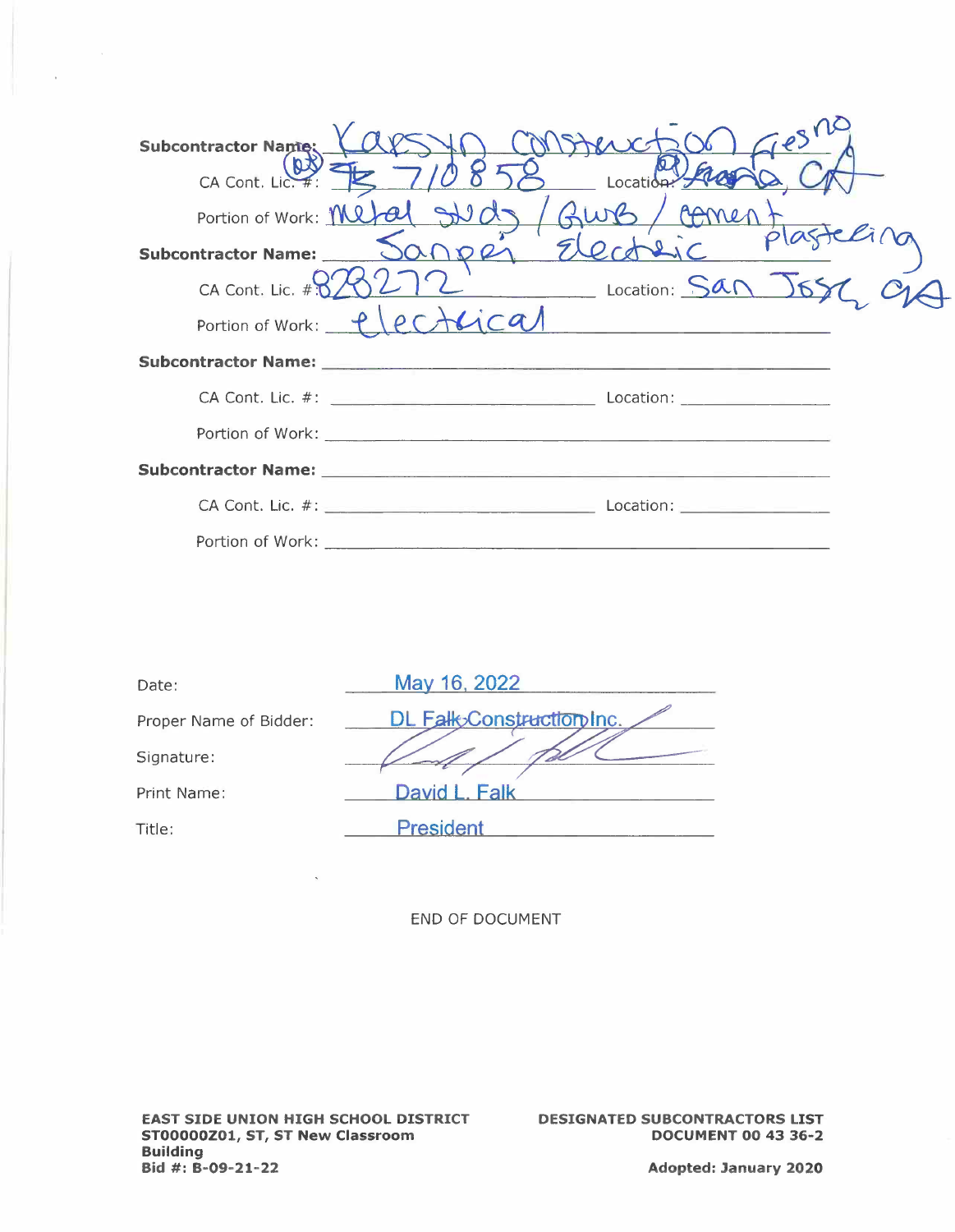| Date:                  | May 16, 2022              |
|------------------------|---------------------------|
| Proper Name of Bidder: | DL Falk>Construction Inc. |
| Signature:             |                           |
| Print Name:            | David L. Falk             |
| Title:                 | <b>President</b>          |
|                        |                           |

 $\label{eq:2.1} \frac{1}{\sqrt{2}}\left(\frac{1}{\sqrt{2}}\right)^{2} \left(\frac{1}{\sqrt{2}}\right)^{2}$ 

 $\sim$ 

**DESIGNATED SUBCONTRACTORS LIST DOCUMENT 00 43 36-2**